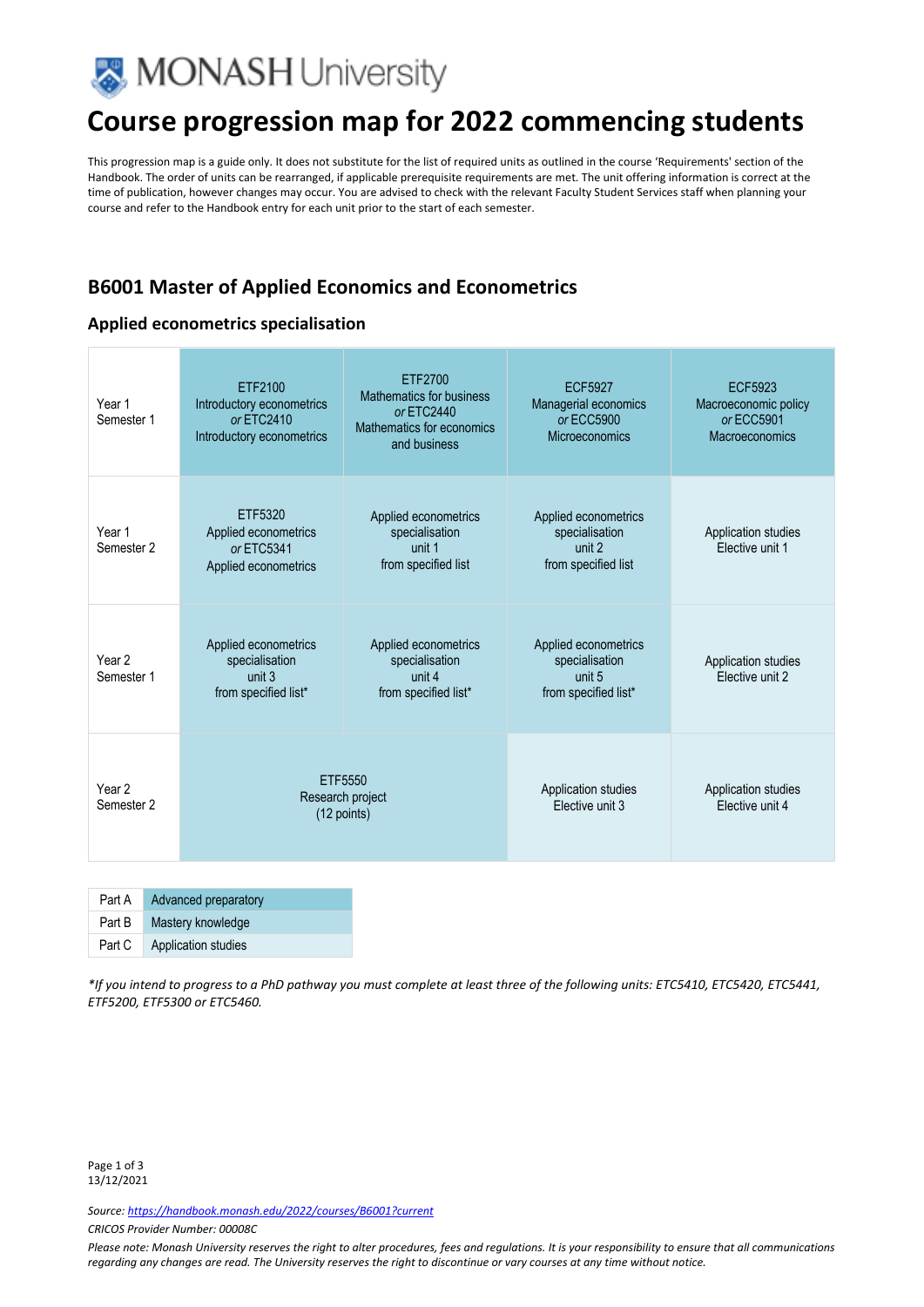

# **Course progression map for 2022 commencing students**

This progression map is a guide only. It does not substitute for the list of required units as outlined in the course 'Requirements' section of the Handbook. The order of units can be rearranged, if applicable prerequisite requirements are met. The unit offering information is correct at the time of publication, however changes may occur. You are advised to check with the relevant Faculty Student Services staff when planning your course and refer to the Handbook entry for each unit prior to the start of each semester.

### **B6001 Master of Applied Economics and Econometrics**

#### **Applied economics and econometrics specialisation**

| Year 1<br>Semester 1            | ETF2100<br>Introductory econometrics<br>$or$ FTC $2410$<br>Introductory econometrics | ETF2700<br>Mathematics for business<br>or ETC2440<br>Mathematics for economics<br>and business | <b>ECF5927</b><br>Managerial economics<br>or ECC5900<br><b>Microeconomics</b>         | <b>ECF5923</b><br>Macroeconomic policy<br>or ECC5901<br>Macroeconomics                |
|---------------------------------|--------------------------------------------------------------------------------------|------------------------------------------------------------------------------------------------|---------------------------------------------------------------------------------------|---------------------------------------------------------------------------------------|
| Year 1<br>Semester <sub>2</sub> | ETF5320<br>Applied econometrics<br>or ETC5341<br>Applied econometrics                | FCF5421<br>Applied macroeconomics                                                              | Applied economics and<br>econometrics specialisation<br>unit 1<br>from specified list | Applied economics and<br>econometrics specialisation<br>unit 2<br>from specified list |
| Year <sub>2</sub><br>Semester 1 | ECF5060<br>Applied economics research<br>and consulting<br>(12 points)               | ETF5200<br>Time series and panel data<br>econometrics                                          | ECF5410<br>Applied microeconomics                                                     | Application studies<br>Elective unit 1                                                |
| Year 2<br>Semester 2            |                                                                                      | Application studies<br>Elective unit 2                                                         | Application studies<br>Elective unit 3                                                | Application studies<br>Elective unit 4                                                |

| Part A | Advanced preparatory |
|--------|----------------------|
| Part B | Mastery knowledge    |
| Part C | Application studies  |

*Source: https://handbook.monash.edu/2022/courses/B6001?current*

*CRICOS Provider Number: 00008C* 

*Please note: Monash University reserves the right to alter procedures, fees and regulations. It is your responsibility to ensure that all communications regarding any changes are read. The University reserves the right to discontinue or vary courses at any time without notice.*